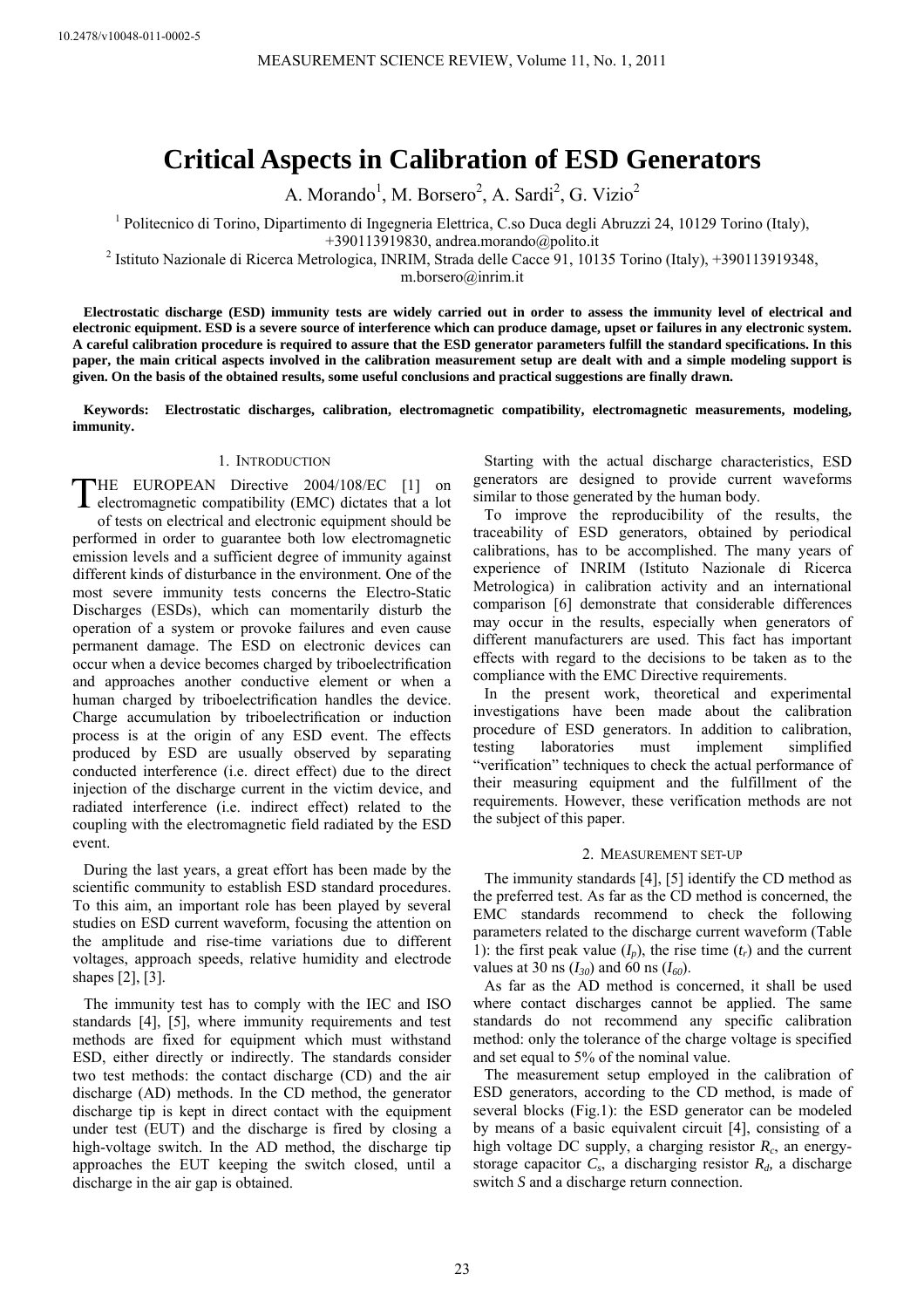The generator is often equipped with a discharg e network plug-in, which allows different choices for  $C_s$  and  $R_d$ , whose values range from 100 pF to 330 pF and from 330  $\Omega$  to 2000  $\Omega$ , respectively. The test level is defined as the charge voltage of the capacitor  $C_s$ . The levels fixed by the EMC standards range from 2 kV to 25 kV.



Fig.1. Measurement system for the ESD generator cal ibration-CD method.

The discharge current return connection between the generator and the reference ground is made of a ground strap cable. In the calibration set-up the current has to be detected by means of a small-inductance coaxial shunt ( the "target" in Fig.1), together with an oscilloscop e wit h a minimum bandwidth of 2 GHz. Annex B of the I EC standard [4] specifies the requirements to build a tar get, together with the details of the transfer impedan c e of the target-attenuator-cable chain. The target has to be m ade with a low resistance of 2  $\Omega$  on the test side. The target is mou nted in the center of a vertical metal pl ane. An attenuator and a radiofrequency coaxial cable are used to improve the impedance matching and to carry the signal to the measuring instrument. The digital oscilloscope is employed to analyze the discharge current waveform in the time domain. It is placed inside a Faraday cage to prevent it from the effects of the electromagnetic field radiated by the ESD.

The ESD events are quite non-repeatable. The calibration of the ESD generator should be carried out carefully in order to verify if the ESD simulator fulfills the requirements in Table 1. Moreover, [4] fixes the limit values for the uncertainty associated to the calibration of the different waveform parameters. A deep and detailed analysis of the whole measurement chain has been dealt with by [7], where the influence of the target parameters and dynamic properties of the oscilloscope on the "current metrics" are highlighted. In order to provide some uncertainty values, reference [2] specifies the following typical uncertainty contributions  $(2\sigma)$  derived from many reports by accredited calibration laboratories: 8% for the current peak value and 5-7% for the rise time in the CD mode.

# 3. DEVELOPMENTS AND IMPROVEMENTS

INRIM has developed a system to calibrate ESD generators. A coaxial shunt, used in the CD calibration test, has been characterized accurately and its frequency response has been evaluated by means of a vector network analyzer up to 4 GHz (Table 2 and 3). Table 2 shows the good agreement between the measured DC resistance and the requirement of the Annex C of [4]. The insertion loss values, reported in Table 3, are well within  $\pm 0.5$  dB over the whole frequency

range from 10 kHz to 4 GHz, fulfilling again the IEC standard specifications.

Tab.1. CD current waveform parameters and tolerances (IEC 61000-4-2).

| Level | <b>Indicated</b><br>voltage<br>kV | <b>First peak</b><br>current of<br>discharge<br>$(\pm 15\%)$ | <b>Rise</b><br>time t <sub>r</sub><br>$(\pm 25\%)$<br>ns | <b>Current</b><br>$(\pm 30\%)$<br>at $30$ ns<br>А | <b>Current</b><br>$(\pm 30\%)$<br>at $60$ ns<br>А |
|-------|-----------------------------------|--------------------------------------------------------------|----------------------------------------------------------|---------------------------------------------------|---------------------------------------------------|
|       | 2.0                               | 7.5                                                          | $0.8\,$                                                  | 4.0                                               | 2.0                                               |
|       | 4.0                               | 15                                                           | 0.8                                                      | 8.0                                               | 4.0                                               |
| 3     | 6.0                               | 22.5                                                         | 0.8                                                      | 12.0                                              | 6.0                                               |
|       |                                   | 30                                                           |                                                          | 6 በ                                               |                                                   |

| Tab. 2. Target input DC resistance. |  |
|-------------------------------------|--|
|-------------------------------------|--|

| Nominal value:  | $2.000 \Omega$  |
|-----------------|-----------------|
| Measured value: | $1971 \Omega$   |
| Uncertainty:    | $0.006\ \Omega$ |

Tab. 3. Insertion Loss as a function of frequency.

| Frequency (MHz) | Insertion Loss (dB) | Uncertainty (dB) |
|-----------------|---------------------|------------------|
| 0.01            | 42.67               | 0.40             |
|                 | 42.78               | 0.29             |
| 100             | 42.93               | 0.28             |
| 1000            | 43.08               | 0.28             |
| 2000            | 43.19               | 0.28             |
| 4000            | 42 35               | 0.33             |

With regard to the AD method, the generator calibration can be performed by measuring the ch arge voltage through high input impedance systems. This op eration is carried out by closing the switch S' (see Fig. 1) and keeping the generator tip in contact with the input terminals of a high impedance probe, whose output voltage is read by a multimeter and its waveform is drawn on a digital oscilloscope (Fig.2). After an initial transient phase, the output voltage reaches a steady-state DC value, as shown in Fig.3. Since the input impedance is very high but finite, the measurement chain exhibits a load effect. The aim is to find out the minimum input impedance that guarantees an acceptable load effect, compared to the required tolerances.



Fig.2. Measurement system for the ESD generator calibration-AD method.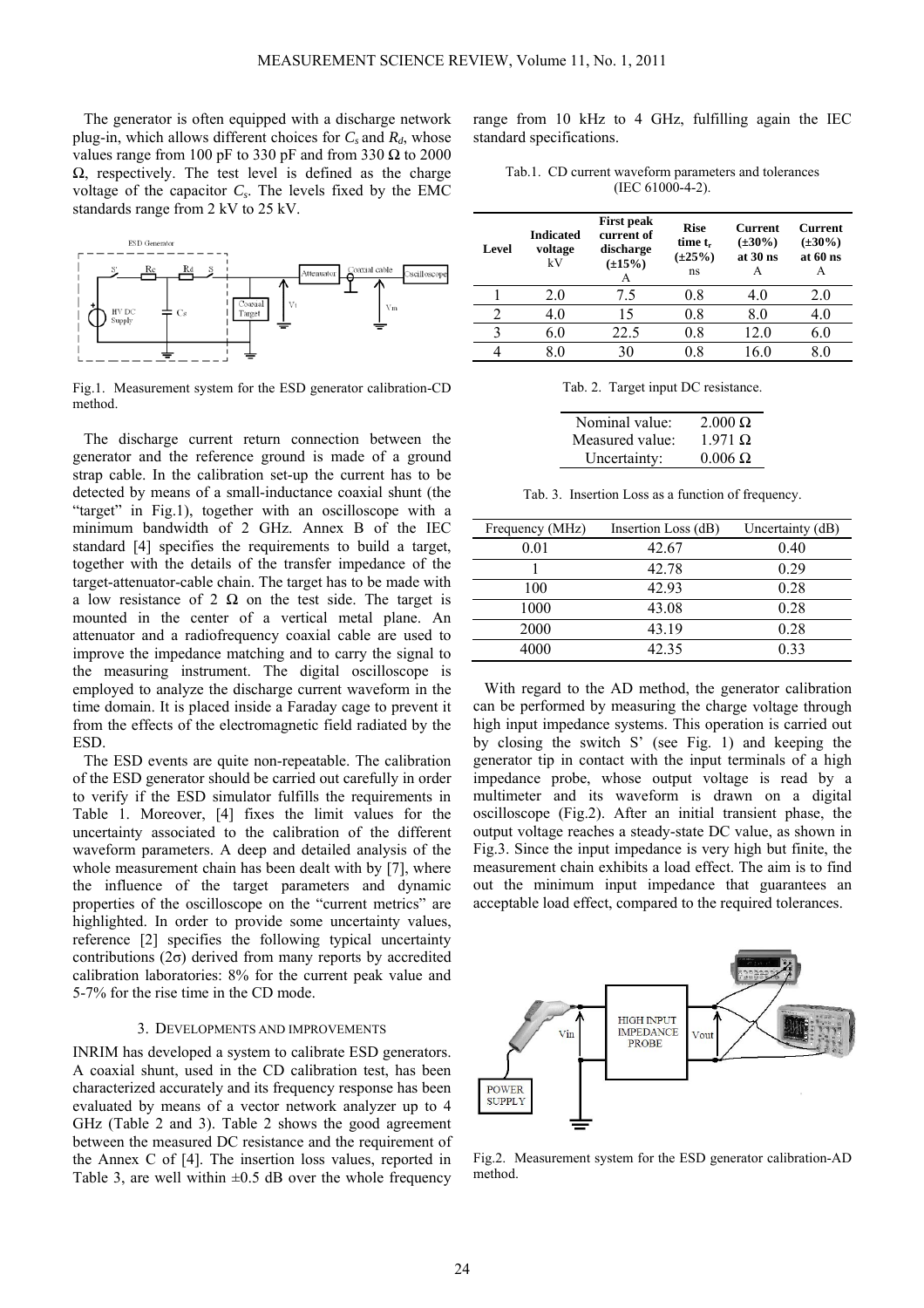Many high voltage probes for DC measuremen ts with an input impedance of 1 GΩ and a nominal divider ratio  $r$  $(r=V_{in}/V_{out})$  equal to 10<sup>3</sup> have been tested. By using a 40 kV probe coupled with a digital sampling oscilloscop e (DSO), a strong load effect of about 15% (at a nominal v oltage of 4  $kV$ ) can be detected (Fig.3). When the input terminals of the probe are connected to the generator output, an initial stepup of the voltage is followed by a slow decay.



Fig.3. Comparison of the load effect on a 4 kV charge voltage, by using a 1 GΩ, a 10 GΩ and a 50 GΩ divider.

The values shown in Fig.3 are normalized with respect to the rated voltage value  $v_0$  (4 kV). This effect has been proved through measurements for several voltage levels at each step. In order to reduce this effect, a resistive voltage has been built as a voltage converter device [8]. The voltage waveform detected by using the INRIM 10 G $\Omega$  divider, (from 1 to 15 kV) and an analogous behavior has b een found divider with an input impedance of 10 G $\Omega$  and *r* equal to  $10^4$ coupled with a DSO, shows a reduced load effec t of about 0.8% (Fig.3).

To further reduce the voltage drop, a new resistive voltage Ten 5  $G\Omega$  high voltage (HV) resistors have been selected to (Fig.4). The low voltage resistance consists of two resistors connected in parallel. The divider ratio  $(r=10<sup>4</sup>)$  has been chosen according to the high input impedance/high accuracy range of the multimeter. Both high and low voltage resistors have been placed in a PMMA cylinder. Two electrodes mounted on the top and bottom of the cylinder avoid the occurrence of the corona discharge. As the HV resistor values can be affected by surface conductivity, the humidity in the cylinder is lowered using silica gel. The linearity is ensured by a comparison with the INRIM HV DC reference measuring system. As expected on the basis of the 10  $G\Omega$ divider results, a load effect of about 0.1% is obtained with the 50 GΩ device (Fig.3). divider with a 50  $GΩ$  input impedance has been designed. obtain a uniform voltage distribution along the divi der chain



Fig.4. Details of the INRIM 50 G $\Omega$  voltage divider.

It can be inferred that a satisfactory reduction of the load effect is obtained by means of a voltage divider with at least 10 GΩ input impedance.

## 4. CRITICAL ASPECTS - CD METHOD

This analysis has been performed whilst paying special attention to the below items with regard to the current waveform and its parameters. Two models of ESD generators by EM TEST manufacturer have been employed. From here on, they will be referred to as 30N and P18, respectively.

Each generator has been tested at a 4 kV level as a function of:

- the DSO bandwidth;
- the cross-section and position of the ground strap cable
- the tripod type.

The measurements have been performed by means of a digital oscilloscope, LeCroy Wavepro 760Zi, which allows to set different analog bandwidths (up to 6 GHz), with a maximum single-shot sample rate of 40 GS/s. The input impedance of the DSO has been set at 50  $\Omega$ , as required by the standards. The measurement chain has been placed inside a shielded chamber.

The reference situation, shown in the following figures, is the one specified in the Annex B of the IEC standard.

For the sake of brevity, only the most significant results will be shown in the next sections.

# *A. Effect of the DSO bandwidth*

The figures show the influence of different DSO bandwidth values, mostly on the current peak value and rise time. The two generators have been tested in the reference situation, with a DSO bandwidth ranging from 1 GHz to 6 GHz. The percentage deviations between the minimum and the maximum current peaks have been found equal to  $3\%$ for the 30N gun and 10% for the P18 gun, as shown in Fig.5 and Fig.6, where the peak differences have been enlarged.

It can be discerned that a wider bandwidth of the DSO would allow critical situations to be detected (values close to the immunity limits), which may influence the calibration result.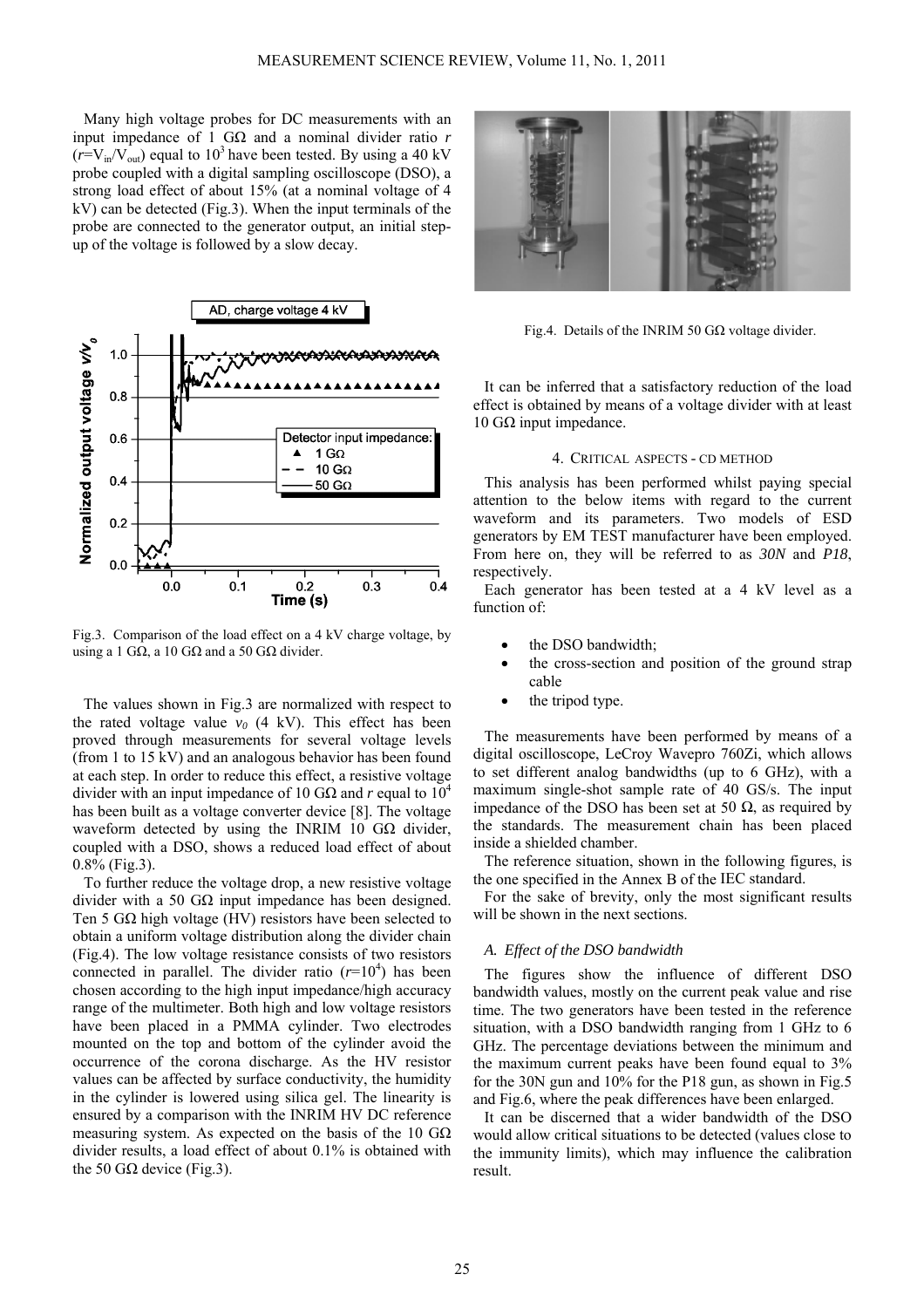

Fig.5. Influence of the bandwidth level on the peak value of the d ischarge current. The ESD generator used is 30N.



Fig.6. Influence of the bandwidth level on the peak value of the discharge current. The ESD generator used is P18.

## *B.Effect of the ground strap cross-section*

In order to investigate the influence of the ground strap cross-section, measurements have been performed by using a circular cross-section cable of small radius (called *thin*) and a rectangular cross-section flat cable (called *flat*) as the ground strap (Fig.7). Both cables have a 2 m length and are connected to the same position on the vertical plane. The bandwidth of the DSO has been set at 6 GHz.

It should be noted how the choice of the ground strap strongly modifies the current waveform. Furthermore, the standards do not specify any requirement except for the cable length  $((2\pm0.05)$  m).



Fig.7. Influence of the ground strap cab le cross-section on the current waveform. The ESD generator used is P18.

## 5. PRELIMINARY MODELLIN G APPROACH

With regard to the CD calibration set-up, a great effort has been made in the implementation of a suitable noncommercial numerical model, which allows computing and identifying optimal set-up configurations, in order to improve the measurement repeatability and reproducibility.

In the literature, some authors have proposed both circuital and full-wave  $ESD$  generator models  $[3],[9],[10],[11]$ . To assure model accuracy, a key issue is the accurate computation of those stray distributed parameters which strongly affect the discharge current waveform, in particular the current tail.

A preliminary analysis of some stray parameter effects on the ESD waveform can be carried out through the circuital model [3], sketched in Fig.8:



Fig.8. Circuital model of the ESD generator and the experimental set-up (CD method).

In order to investigate the sensitivity of the current waveform to the stray parameters, it is interesting to analyze different circuital situations, in which one or more parameters are changed within an appropriate range. The resulting current waveforms are then compared with the IEC reference current. The following figures highlight the strong sensitivity of the current waveform to the gun-wall capacitance (Fig.9), and to the characteristic parameters (time delay and characteristic impedance) of the ground strap cable modeled as a transmission line (Fig.10).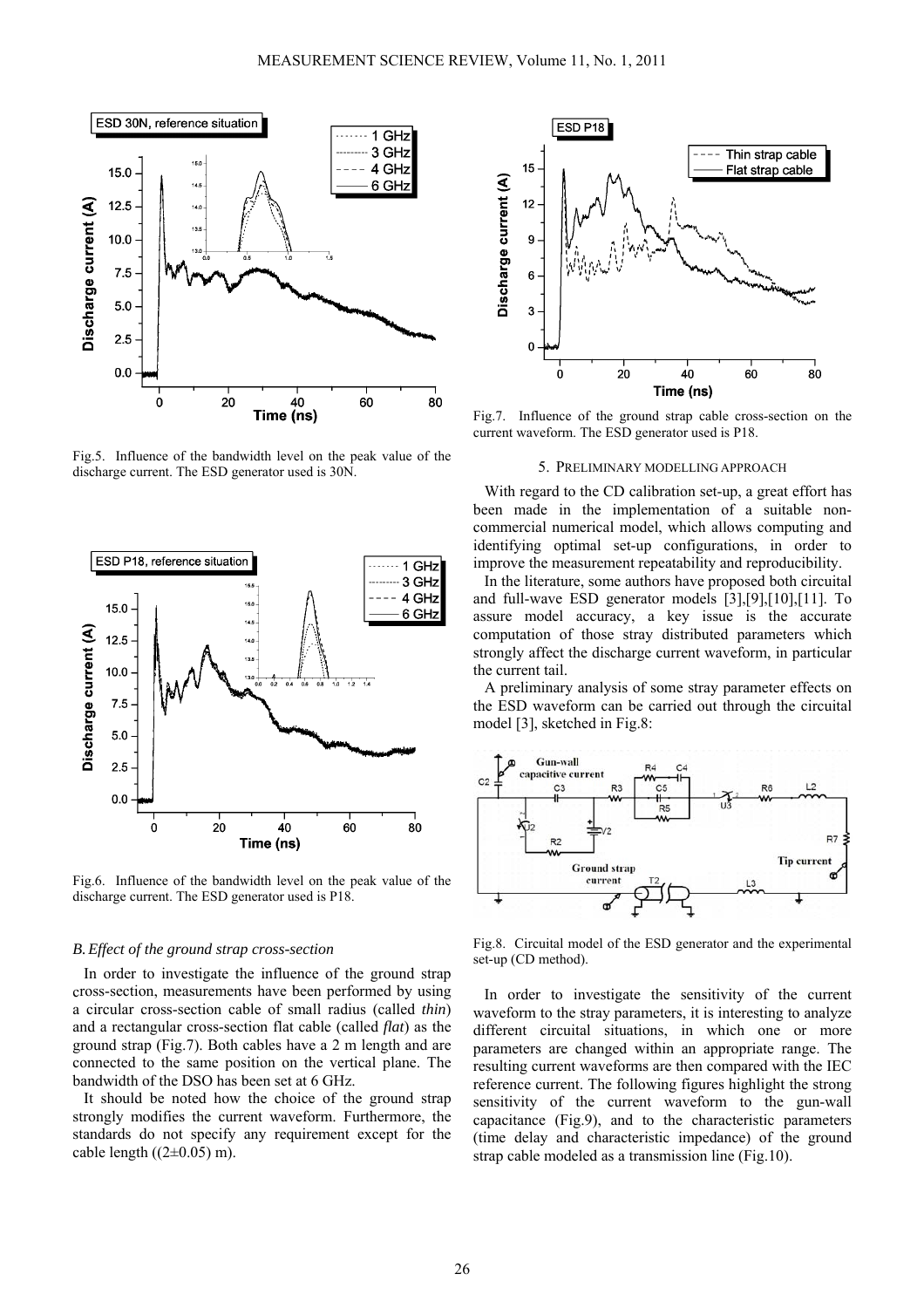

Fig.9. Sensitivity of the current waveform to th e gun-wall capacitance.



Fig.10. Sensitivity of the current waveform to the ground strap parameters: a) time delay b) characteristic impedance.

As in the results of the measurements, the current waveform in Fig.9 shows the presence of a second high peak, while the other figures underline the effects on the tail behavior, in particular referring to the  $I_{30}$  and  $I_{60}$  parameters. However, the approximated approach of the circuital model does not allow an exhaustive and complete modeling analysis of the whole distributed system (ESD generator + ground strap  $+$  metallic wall), in particular as concerns the investigation of the electromagnetic behavior in the high

part of the frequency spectrum. Ther efore, our aim is to develop a more accurate modeling approach in the near futur e.

#### 6. CONCLUSIONS

The paper deals with many critical aspects of the ESD generator calibration process in order to convey ideas and advice for the procedure improvement. The topic is developed by separately discussing the contact discharge and the air discharge calibration methods.

On the basis of the obtained results, some useful conclusions and practical suggestions can be used by both the scientific community and the laboratory technicians.

As concerns the contact discharge method, the following issues might be considered during the review process of the IEC and ISO standards:

- 1. The bandwidth of DSO should be enlarged to values greater than 2 GHz, to detect the first current peak with higher accuracy.
- 2. The current waveform and especially the current value at 60 ns can significantly vary as a function of the used ground strap. As well as the cable length, also its cross-section and size play an important role in stating the features of the waveform. It should be desirable to make the measurement outcome as independent as possible of the cable geometry.
- 3. The possibility to carry out a calibration procedure with the support of suitable and accurate numerical methods, giving rise to a hybrid experimentalnumerical approach to verify the actual performance of the ESD generator should be considered.

As far as the air discharge mode is concerned, on the basis of the outcomes presented in Section 3, the proposed calibration scheme can be considered suitable to fulfill the voltage requirements of the ESD standards.

#### **REFERENCES**

- [1] EC Std. (2004). *EMC Directive 204/108/EC*.
- 2008, Hamburg, Germany, 1-6. [2] Borsero, M., Caniggia, S., Sona, A., Stellini, M., Zuccato, A.  $(2008)$ . A new proposal for the uncertianty evaluation and reduction in air electrostatic discharge tests. In *EMC Europe 2008: International Symposium* on Electromagnetic Compatibility, 8-12 September
- [3] Caniggia, S., Maradei, F. ( 2006). Circuit and numerical modelling of ele ctrostatic discharge gen erators. *IEEE Trans. Ind. Appl.*, 42, 1350-1357.
- [4] IEC Std. (2008). *Electromagnetic Compatibility (EMC) - Part 4-2: Testing and Measurement Techniques-Electrostatic Discharge Immunity Test.* IEC 61000-4-2.
- [5] ISO Std. (2008). *Road Vehicles-Test Methods for Electrical Disturbances from Electrostatic Discharges*. ISO 10 605.
- [6] Hilty, K., Ryser, H., Herrmann, U. (2001). Calibration of electrostatic discharge generators and results of an international comparison. *IEEE Trans. Instrum. Meas.*, 50, 414-418, 2001.